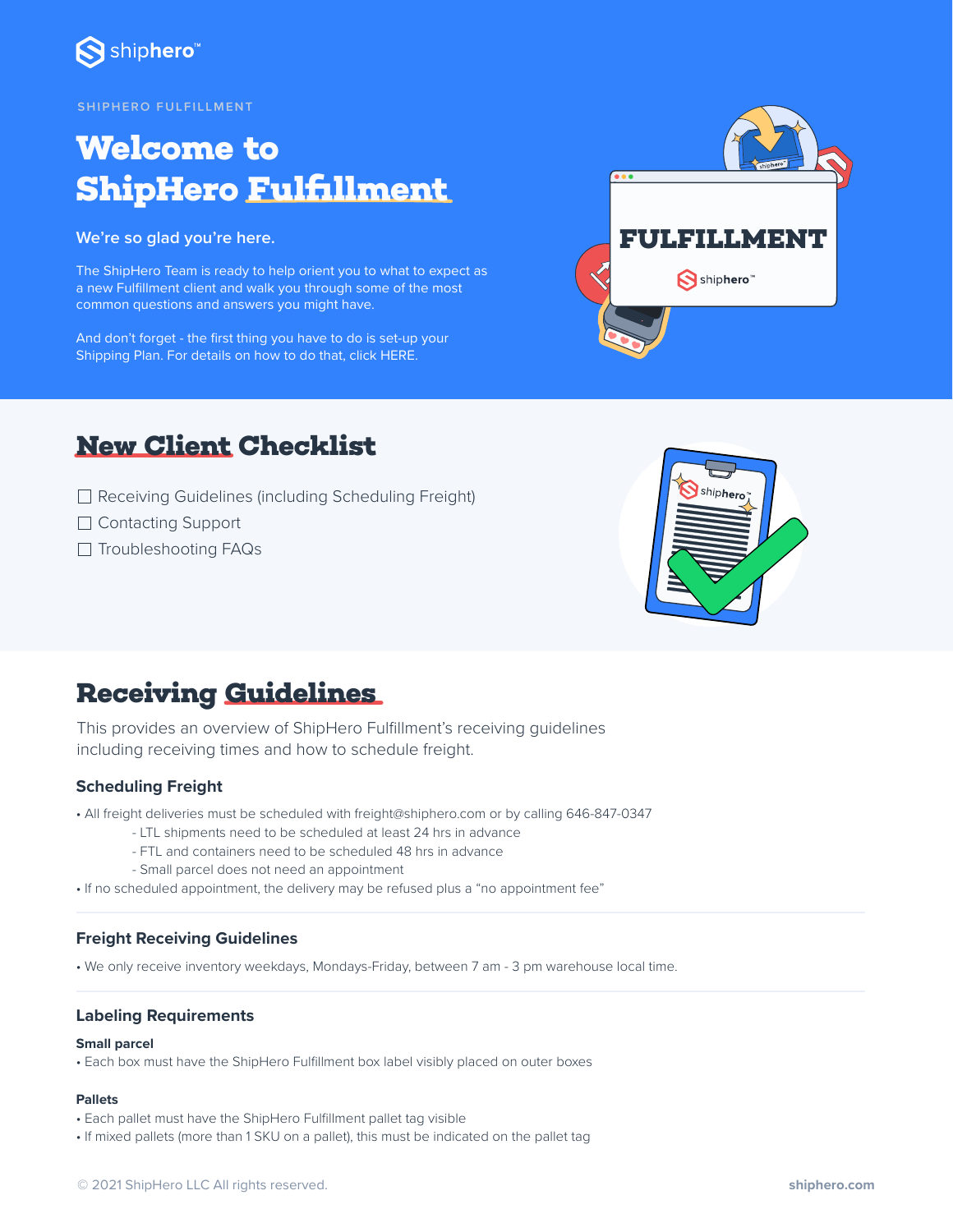

#### **Units**

- Each unit must have a SKU associated
- Each unit must arrive at the warehouse barcoded
- If barcodes are not matching expect delays on the receiving times

### **Receiving Timeline**

- **< 6 pallets (includes small parcel)**
- Between 3-5 business days from arrival (longer during Peak Season)

#### **> 6 pallets**

• Up to 7 business days from arrival

#### **More than half a container but less than a full container**

• Up to 10 business days from arrival

#### **Full container**

• Less than 2 full containers: up to 14 business days from arrival

#### **Each shipment that arrives must have a shipping plan associated with it in your account.**

More full details regarding ShipHero's Receiving Guidelines, including information on HazMat and Lots & Expiration dates, please click **[HERE](https://fulfillment-help.shiphero.com/hc/en-us/articles/4420021568781-Receiving-Guidelines)** for our full Knowledge Base article.

## **Contacting Support**

At ShipHero Fulfillment, we know how important it is to get an answer from Client Support when you need it. Here are the best ways to contact our Support Team.

Clients have access to ShipHero Fulfillment Support through our ticketing system.

## **SF App**

- Log in to sfapp.shiphero.com
- Click on the "Help" button on the left side panel
- Submit a ticket
- To access previously submitted tickets, click **[HERE](https://fulfillment-help.shiphero.com/hc/en-us/articles/4423214054157-How-can-I-access-my-ticket-history-)**.

#### **Self-Help Resources**

- Visit our **[Help Site](https://fulfillment-help.shiphero.com/hc/en-us)**
- Watch ShipHero **[YouTube Videos](https://www.youtube.com/c/ShipHero)**
- Email **[fulfillment@shiphero.com](mailto:fulfillment@shiphero.com)**

## **API Resources**

If you're looking for support for our API functionality:

- Visit **[API Resources](https://developer.shiphero.com/fulfillment/)**
- Visit our **[Developer Community](https://community.shiphero.com/)**

For full details on contacting our Client Support Team, please click **[HERE](https://fulfillment-help.shiphero.com/hc/en-us/articles/4420021668749-ShipHero-Fulfillment-Support-Overview)**.